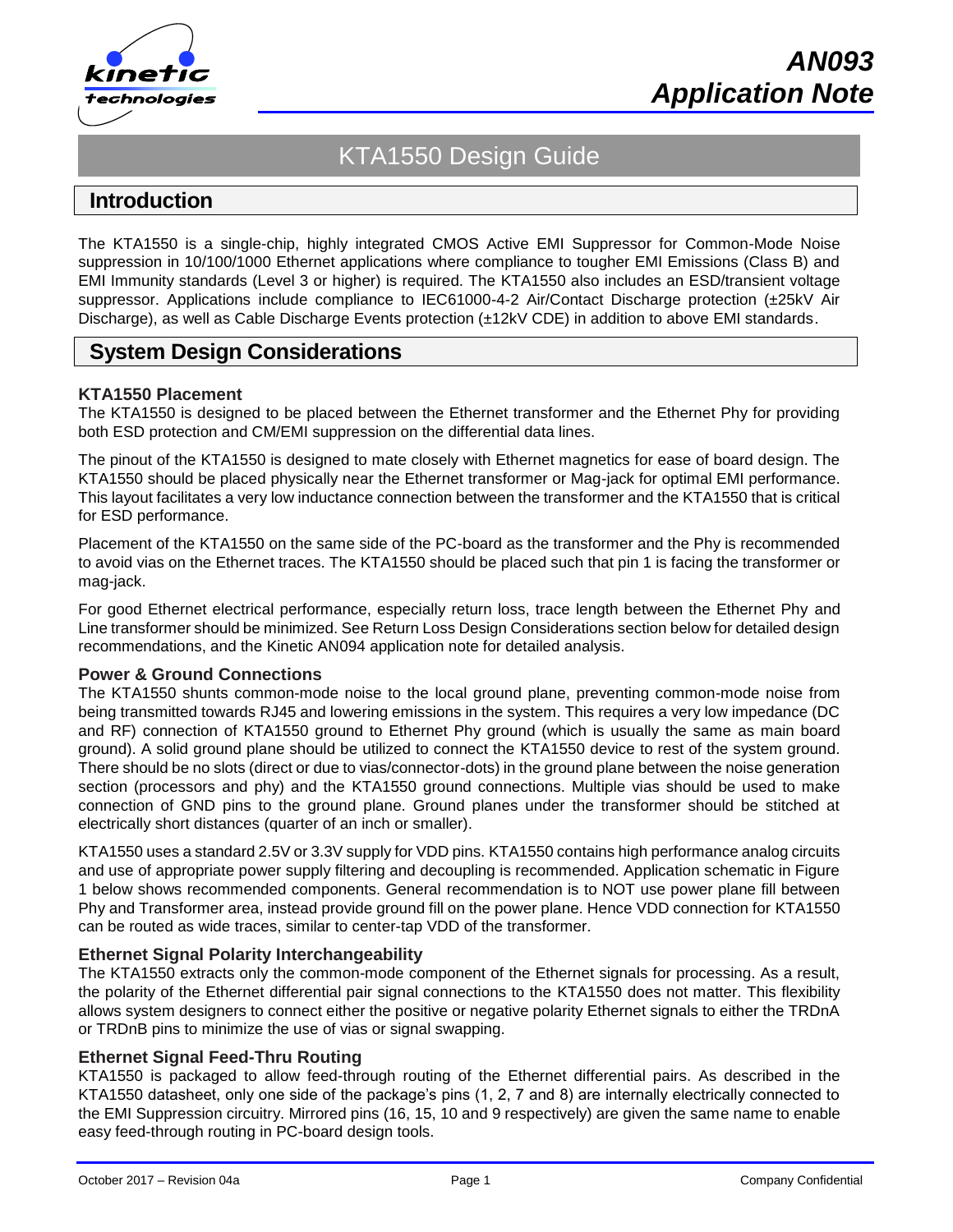

# **Functional Control Modes**

### **Mode Control Description**

The KTA1550 has several modes of operation. By changing "HBW", "HGM" and "EXRES" settings the KTA1550 will accommodate different working conditions and requirements. There are three variables which can be used to make these changes. Pin "HBW" can be set to high or floating to change the performance of common mode (CM) rejection. Pin "HGM" can be set to floating or low state to change the power consumption while maintain the CM rejection performance. Pin "EXRES" can be tied to external resistor of different values to change circuit performance and power consumption.

Below section describes in detail 5 possible operating modes of the device that allow for trade-off between performance and power consumption.

Please note that as described in KTA1550 datasheet, HBW=high setting should be used with extreme caution and only when necessary. This increases the loop bandwidth of internal control circuit. Since there are very wide-range of Ethernet transformers, increasing the bandwidth may cause marginal loop stability and oscillations. Though no issues have been found in testing with Kinetic developed reference designs, due to widerange of available transformers, this operating mode can not be guaranteed. System designers should test the system to make sure no undesirable common-mode oscillations occur in the system.

Data shown in tables below is with respect to Pulse H5007 POE-compliant GbE transformers (3-cores per signal pair). All CMRR measurements are taken relative to this transformer.

#### **Working Modes**

#### **Mode 1: Default Mode**

Mode 1 is the default working mode. Under typical working condition, KTA1550 should give 13dB additional common mode rejection @100MHz and the current will be 49mA.

Following settings are needed to work in mode 1:

 $HBW =$  floating

HGM = floating

EXRES =  $8.06$ kΩ for 2.5V or 10.7kΩ for 3.3V power supply.

Table 1 lists the average test results from multiple units, including current from each supply. Total power consumption, common mode rejection with KTA1550 and without KTA1550, and net decibel common mode rejection KTA1550 brings into the system are included. The best operating condition to achieve 13dB common mode rejection is marked in bolded blue in the table. It is achieved at VDD =  $2.5V$ , and VCT =  $1.8V$ , which has the lowest power consumption under default mode, typical 88mW.

| <b>HGM</b> | <b>HBW</b> | VDD(V) | VCT (V) | <b>IDD</b><br>(mA) | <b>ICT</b><br>(mA) | <b>Power</b><br>(mW) | <b>CMMR</b><br>(off) | <b>CMMR</b><br>(on) | <b>KTA1550</b><br><b>CMMR</b> |
|------------|------------|--------|---------|--------------------|--------------------|----------------------|----------------------|---------------------|-------------------------------|
|            |            | 3.3    | 3.3     | 4.97               | 43.80              | 161.01               | -43.99               | $-57.25$            | 13.26                         |
|            |            | 3.3    | 1.8     | 4.97               | 43.10              | 94.03                | $-43.99$             | $-57.20$            | 13.21                         |
|            |            | 2.5    | 2.5     | 4.97               | 42.30              | 118.18               | $-43.97$             | $-57.09$            | 13.12                         |
|            |            | 2.5    | 1.8     | 4.97               | 42.03              | 88.12                | $-43.98$             | $-57.05$            | 13.07                         |

**Table 1. Average Performance of KTA1550 Under Default Working Mode**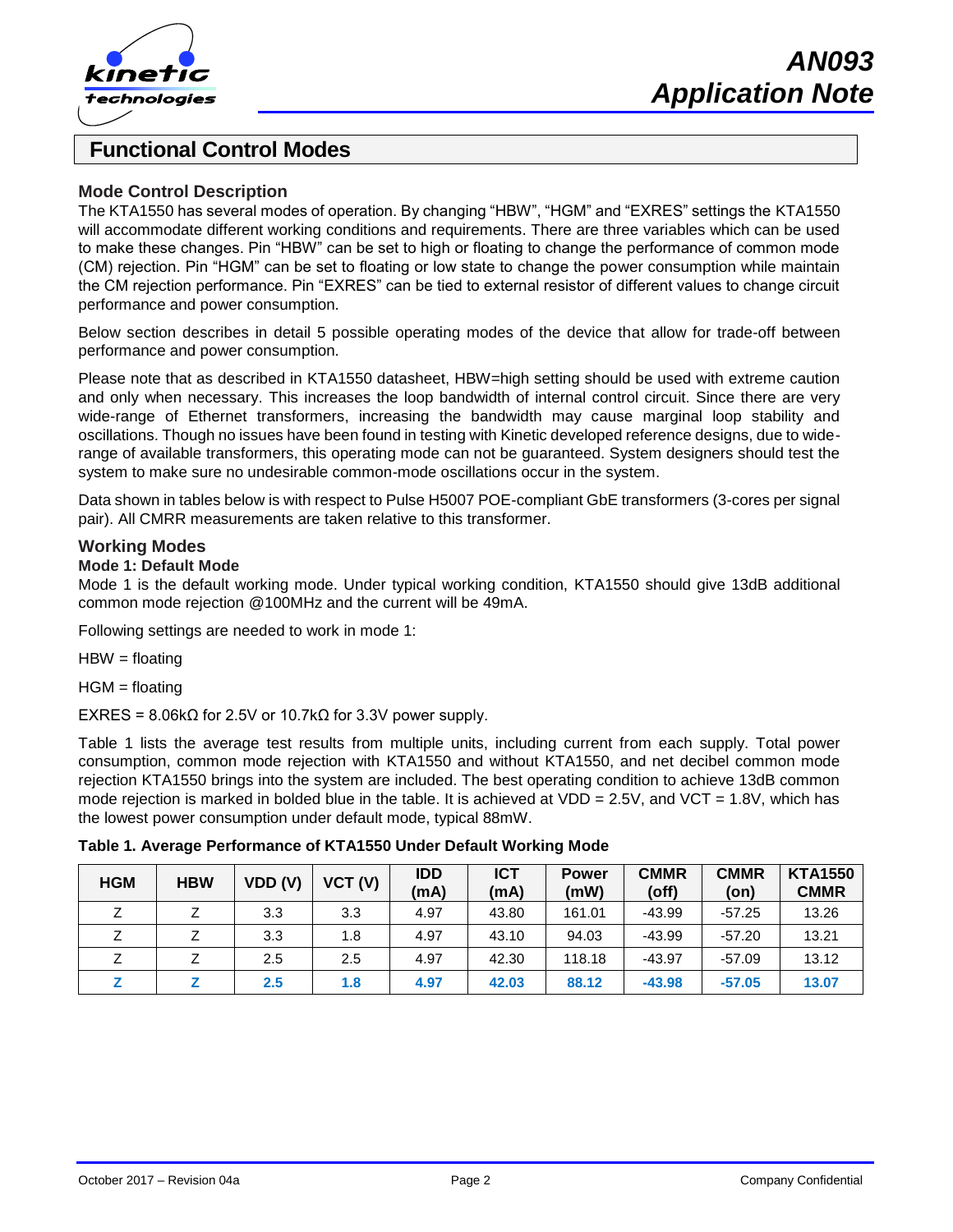

### **Mode 2: Low Power Mode**

The Low Power mode allows system designers a trade-off between power consumption and performance. In this mode, the common mode rejection could be sacrificed by 1dB by reducing the power consumption by about 40%. The typical common mode rejection will be 12dB @ 100MHz under low power mode and the current will be 28mA typically, leading to 52mW typical power consumption with Vdd=2.5/Vct=1.8V setting.

The following settings are needed to work in mode 2.

HBW = floating

HGM = low (tie to ground through 10K $\Omega$  pull-down resistor)

EXRES = 8.06kΩ for 2.5V or 10.7kΩ for 3.3V power supply.

When VDD =  $2.5V$  and VCT =  $1.8V$ , the chip has the lowest power consumption under low power mode. It is 52mW typical, marked bolded blue in Table 2.

| <b>Operating Setup</b> |            |        |         | <b>Performance Data</b> |                    |                      |                      |                     |                               |
|------------------------|------------|--------|---------|-------------------------|--------------------|----------------------|----------------------|---------------------|-------------------------------|
| <b>HGM</b>             | <b>HBW</b> | VDD(V) | VCT (V) | <b>IDD</b><br>(mA)      | <b>ICT</b><br>(mA) | <b>Power</b><br>(mW) | <b>CMMR</b><br>(off) | <b>CMMR</b><br>(on) | <b>KTA1550</b><br><b>CMMR</b> |
|                        |            | 3.3    | 3.3     | 4.97                    | 22.83              | 91.80                | $-43.98$             | $-56.65$            | 12.66                         |
| 0                      |            | 3.3    | 1.8     | 4.97                    | 22.50              | 56.91                | $-43.99$             | -56.49              | 12.50                         |
|                        |            | 2.5    | 2.5     | 4.97                    | 22.03              | 67.49                | $-43.96$             | $-56.41$            | 12.45                         |
|                        |            | 2.5    | 1.8     | 4.97                    | 21.97              | 51.91                | $-43.98$             | $-56.41$            | 12.43                         |

**Table 2. Average Performance of KTA1550 Under Low Power Mode**

#### **Mode 3: High Bandwidth Mode**

Device CMRR performance can be increased further by increasing the bandwidth of common-mode control loop without increasing the power consumption, by setting HBW=High. This mode may not be usable with all Ethernet transformers and may cause common-mode oscillations. Though no issues have been found in testing with Kinetic developed reference designs, due to wide-range of available transformers, this operating mode can not be guaranteed. System designers should test the system to make sure no undesirable common-mode oscillations occur in the system. This mode should be used ONLY if it's highly important to increase system performance without increase in power consumption.

This mode allows increase in CMRR performance by +1dB without any penalty in power-consumption. In this mode, at typical working condition, KTA1550 should give 14dB additional common mode rejection @100MHz and the current will be 46mA.

The following settings are needed to work in mode 3. HBW = high (tie to power through  $10KΩ$  pull-up resistor) HGM = floating EXRES = 8.06kΩ for 2.5V or 10.7kΩ for 3.3V power supply.

When  $VDD = 2.5V$  and  $VCT = 1.8V$ , the chip has the low power consumption under high bandwidth mode. It is 87mW typical, marked bolded blue in Table 3.

| <b>Operating Setup</b> |            |        |         | <b>Performance Data</b> |                    |                      |                      |                     |                               |
|------------------------|------------|--------|---------|-------------------------|--------------------|----------------------|----------------------|---------------------|-------------------------------|
| <b>HGM</b>             | <b>HBW</b> | VDD(V) | VCT (V) | <b>IDD</b><br>(mA)      | <b>ICT</b><br>(mA) | <b>Power</b><br>(mW) | <b>CMMR</b><br>(off) | <b>CMMR</b><br>(on) | <b>KTA1550</b><br><b>CMMR</b> |
| Z                      |            | 3.3    | 3.3     | 6.17                    | 39.83              | 151.80               | $-43.99$             | $-57.90$            | 13.91                         |
| 7                      |            | 3.3    | 1.8     | 6.17                    | 41.03              | 147.70               | $-43.98$             | $-58.01$            | 14.04                         |
|                        |            | 2.5    | 2.5     | 6.17                    | 40.03              | 115.53               | $-43.97$             | $-57.94$            | 13.98                         |
| 7                      |            | 2.5    | 1.8     | 6.17                    | 39.83              | 87.09                | $-43.99$             | $-57.90$            | 13.91                         |

**Table 3. Average Performance of KTA1550 Under High Bandwidth Mode**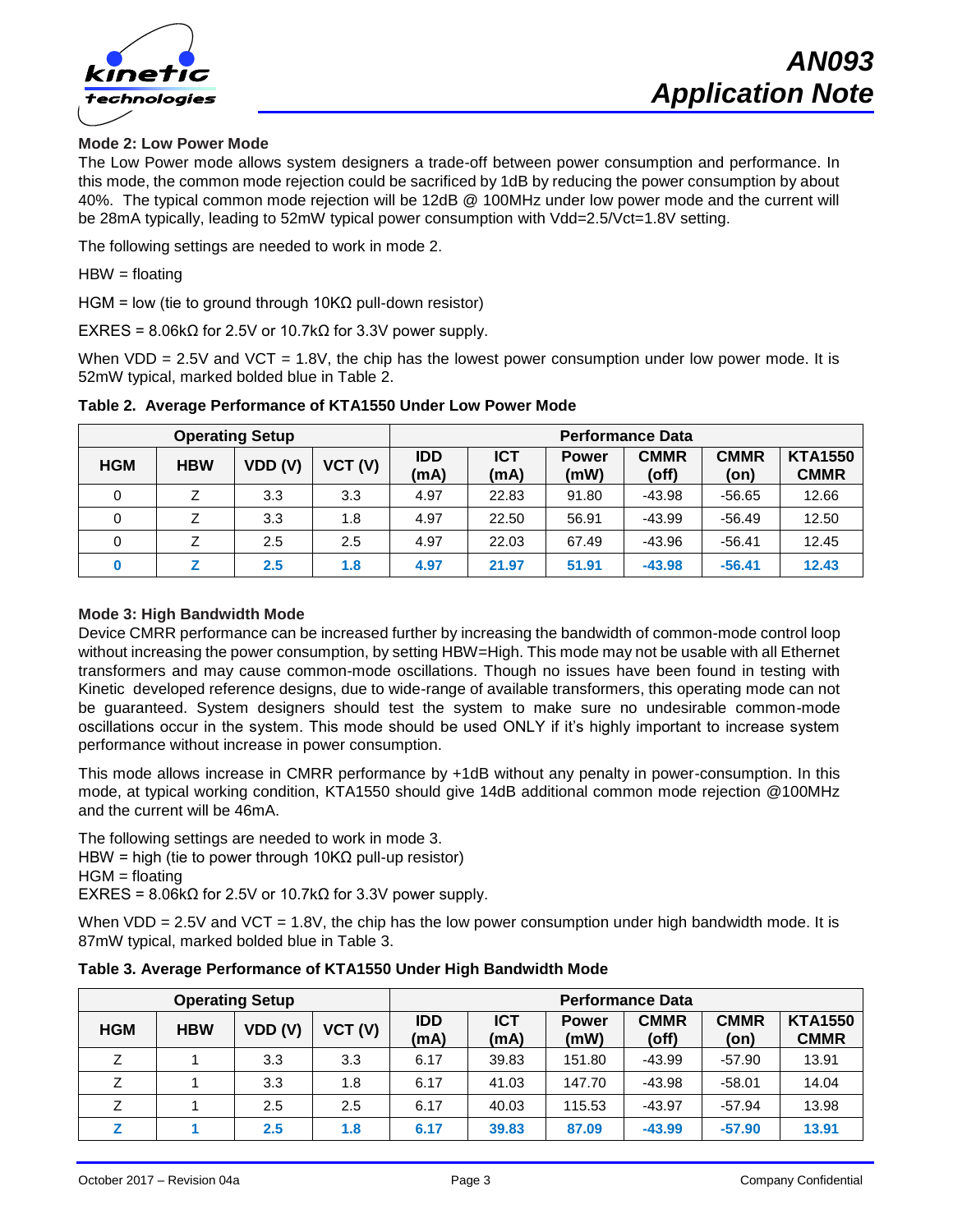

#### **Mode 4: High Bandwidth, Low Power Mode**

Mode 4 can be used if the default performance is required under tight power budget in the system. Typical common mode rejection is 13dB at 100MHz and the current will be 26mA. Like the above high bandwidth mode, this mode may not be usable with all transformers and same caution applies as in high bandwidth mode. This mode allows system designers the flexibility of maintaining same performance as default mode with lower power consumption.

The following settings are needed to work in mode 4. HBW = high (tie to power through 10KΩ pull-up resistor) HGM = low (tie to ground through 10K $\Omega$  pull-down resistor) EXRES =  $8.06$ kΩ for 2.5V or 10.7kΩ for 3.3V power supply.

When  $VDD = 2.5V$  and  $VCT = 1.8V$ , the chip has the lowest power consumption under mixed mode while keeping 13dB common mode rejection. It is 52mW typical, marked bolded blue in Table 4.

| <b>Operating Setup</b> |            |        |         | <b>Performance Data</b> |                    |                      |                      |                     |                               |
|------------------------|------------|--------|---------|-------------------------|--------------------|----------------------|----------------------|---------------------|-------------------------------|
| <b>HGM</b>             | <b>HBW</b> | VDD(V) | VCT (V) | <b>IDD</b><br>(mA)      | <b>ICT</b><br>(mA) | <b>Power</b><br>(mW) | <b>CMMR</b><br>(off) | <b>CMMR</b><br>(on) | <b>KTA1550</b><br><b>CMMR</b> |
| 0                      |            | 3.3    | 3.3     | 6.17                    | 24.80              | 102.39               | $-43.98$             | $-57.04$            | 13.06                         |
|                        |            | 3.3    | 1.8     | 6.17                    | 21.40              | 58.92                | $-43.99$             | $-57.33$            | 13.34                         |
| 0                      |            | 2.5    | 2.5     | 6.17                    | 20.80              | 67.50                | $-43.97$             | $-57.18$            | 13.20                         |
|                        |            | 2.5    | 1.8     | 6.17                    | 20.73              | 52.72                | $-43.98$             | $-57.18$            | 13.19                         |

#### **Table 4. Average Performance of KTA1550 in High BW, Low Power Mode**

#### **Mode 5: High Performance Mode**

The High Performance mode can be used additional CMRR performance is desired in the system to combat EMI. This mode is achieved by lowering the value of EXRES resistor to increase the bias current in the system. CMRR performance is improved by over 2dB at 100MHz with ~45% increase in the power consumption. This mode allows the system designers the flexibility of improving system performance with hardware level programmability.

The following settings are needed to work in mode 5.

 $HBW =$  floating

HGM = floating

EXRES = 5.49kΩ for 2.5V or 7.32kΩ for 3.3V power supply.

When VDD = 2.5V and VCT = 1.8V, this mode provides 15dB of common-mode rejection for 129mW of power consumption as shown in Table 5 below.

| Table 5. Average Performance of KTA1550 in High Performance Mode |  |
|------------------------------------------------------------------|--|
|                                                                  |  |

| <b>Operating Setup</b> |            |        |         | <b>Performance Data</b> |                    |                      |                      |                     |                               |
|------------------------|------------|--------|---------|-------------------------|--------------------|----------------------|----------------------|---------------------|-------------------------------|
| <b>HGM</b>             | <b>HBW</b> | VDD(V) | VCT (V) | <b>IDD</b><br>(mA)      | <b>ICT</b><br>(mA) | <b>Power</b><br>(mW) | <b>CMMR</b><br>(off) | <b>CMMR</b><br>(on) | <b>KTA1550</b><br><b>CMMR</b> |
| Ζ                      |            | 3.3    | 3.3     | 6.7                     | 64.4               | 234.4                | $-43.8$              | $-59.0$             | 15.2                          |
| Ζ                      |            | 3.3    | 1.8     | 6.7                     | 63.6               | 136.5                | $-43.8$              | $-59.1$             | 15.3                          |
| 7                      |            | 2.5    | 2.5     | 6.7                     | 62.7               | 173.5                | $-43.8$              | $-58.9$             | 15.1                          |
|                        |            | 2.5    | 1.8     | 6.7                     | 62.4               | 129.0                | $-43.8$              | $-58.8$             | 15.0                          |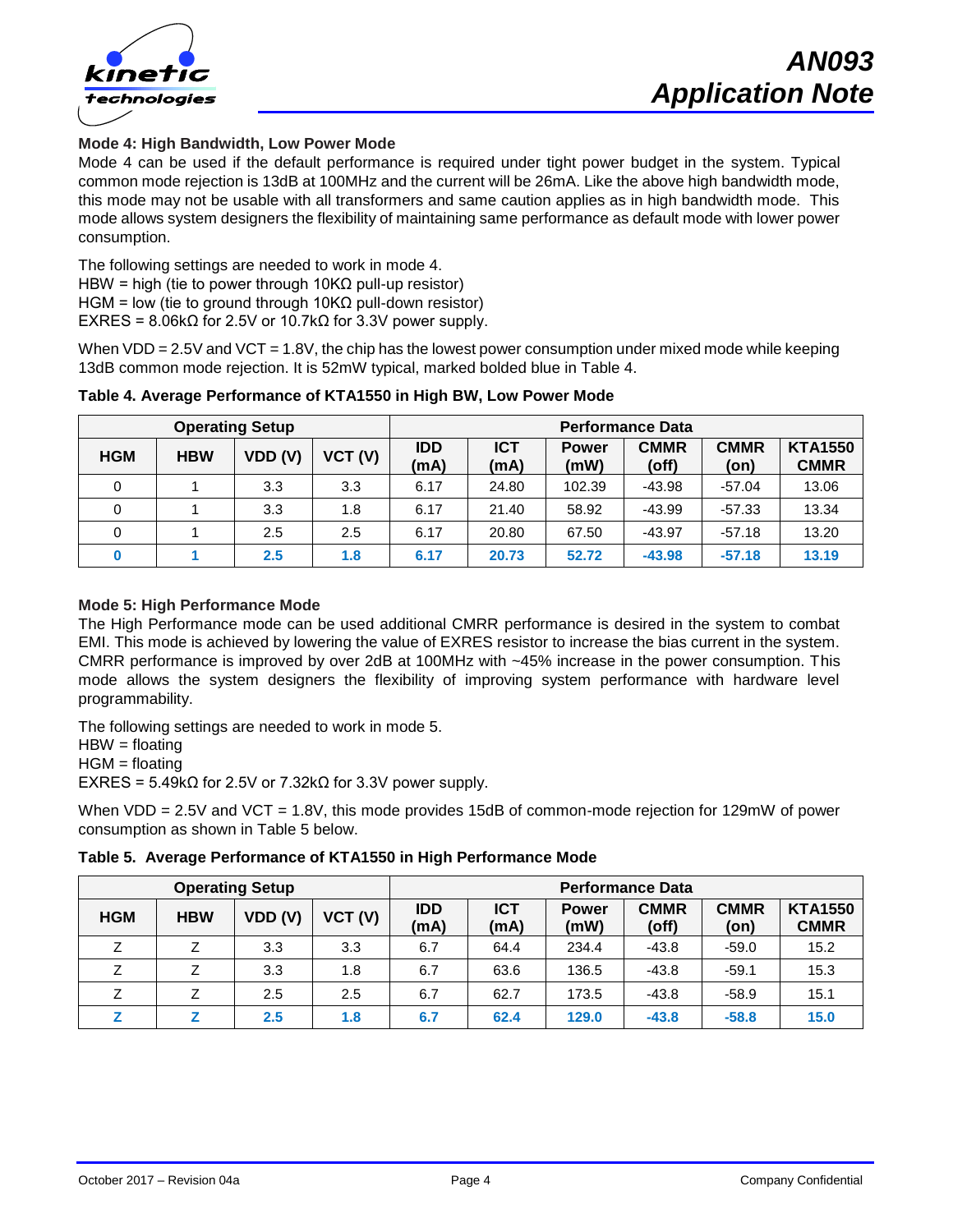

# **Summary of the Operating Modes**

There are three pins of KTA1550 that affect the total power consumption, HBW, HGM, and EXRES. This allows system designers flexibility and tradeoffs in meeting power/performance requirements of the system.

Users of KTA1550 have to refer to the VCT voltage required by the Ethernet Phy and select appropriate operating mode. Note that one has to keep VDD> = VCT.

Table 5 summarizes all above modes under lowest power operating mode – Vdd = 2.5V/Vct = 1.8V.

| <b>Mode</b>                                               | <b>HGM</b> | <b>HBW</b> | <b>Power</b><br>(mW) | <b>CMMR</b> | <b>Power</b><br><b>Saving</b> | <b>CMMR</b><br>Gain |
|-----------------------------------------------------------|------------|------------|----------------------|-------------|-------------------------------|---------------------|
| Default                                                   |            |            | 88                   | 13          |                               | 0                   |
| Low Power                                                 | 0          |            | 52                   | 12          | 40%                           | $-1dB$              |
| High BW                                                   |            |            | 88                   | 14          | 0                             | $+1dB$              |
| High BW, Low Power Mode                                   | 0          |            | 52                   | 13          | 40%                           | 0dB                 |
| High Performance Mode<br>(Using 5.49 $k\Omega$ for EXRES) |            | 7          | 129                  | 15          | $-45%$                        | $+2dB$              |

**Table 6. Summary of Avg Performance of KTA1550 at Vdd = 2.5V/Vct = 1.8V**

# **Return Loss Design Considerations**

The KTA1550 is designed to provide low capacitance loading on the line to have low impact to Ethernet electrical performance, like return loss. Return Loss is a function of Transformer design (leakage inductance and differential parasitic capacitance), Phy output capacitance, trace routing capacitance including any additional components.

Detailed analysis and simulation of return loss performance is discussed in Kinetic' Application Note AN094. As shown in the AN094 document, KTA1550 can be used with appropriate transceiver and transformers to meet Ethernet return loss requirements.

Given a number of system parameters that impact return loss, it's not always possible to predict the performance and variation due to used components. It is recommended that additional ferrite beads be used as means of tuning the return loss performance at system level.

#### **Ferrite Bead Implementation**

As discussed in Kinetic Application Note AN094, the range of inductance needed to tune return loss is between 10-90nH. This can be implemented using widely available ferrite beads which are much more inexpensive than equivalent inductors and are available in small footprints. For selected ferrite beads in the frequency range of interest (<100Mhz), the real part of the impedance is negligible. In out-of-band (beyond 100MHz), the real part of the bead's impedance actually creates a low-pass filtering effect that helps filter out high-frequency harmonics and improves EMI performance.

An appropriate choice of ferrite beads is the Murata BLM18B series (0603), which is meant for high speed signal lines with low DCR values. Ferrite beads are typically rated with impedance rating at 100MHz. Based on AN094 simulations, the range of usable ferrite bead impedance is 10Ω to 47Ω, with good centering at the 22Ω value (BLM18BA220SN1 or BLM18BB220SN1). These beads are also available in the smaller 0402 size (BLM15B series).

Link for Murata catalog is shown below. Note that equivalent models from other vendors can also be used.

http://search.murata.co.jp/Ceramy/image/img/PDF/ENG/L0110S0100BLM18B.pdf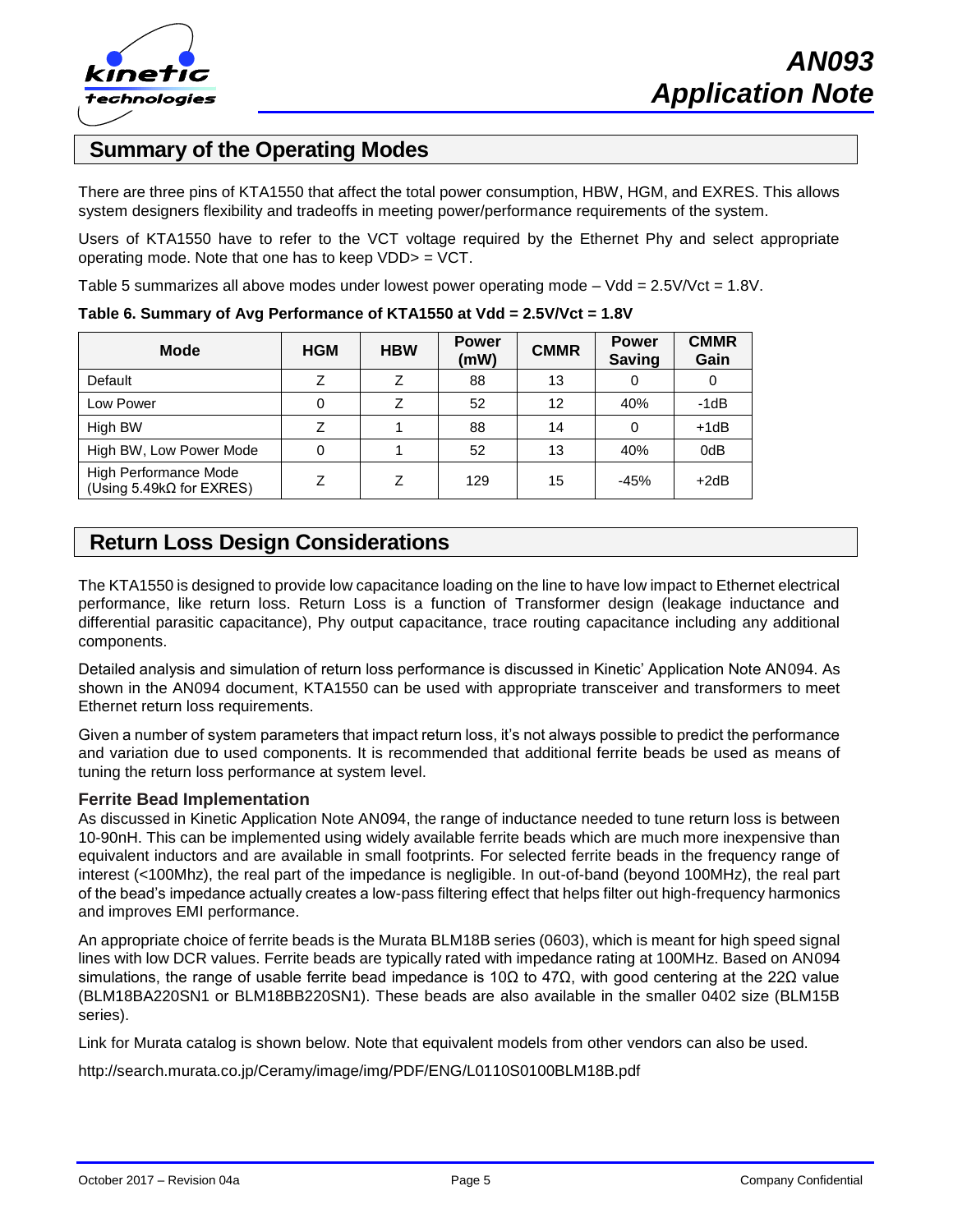

There are two additional considerations associated with the use of Ferrite beads:

- Use of ferrite bead creates a low-pass filter (with 3-db cutoff frequency beyond 100MHz pass-band) that can help remove some of the high frequency harmonics from transmission on the UTP. This provides significant HF EMI suppression beyond 200MHz range and improves overall system EMI performance.
- Use of ferrite bead can marginally slow down rise/fall time of the Ethernet signal. For the values of ferrite bead considered here, this will typically be in the 100pS range. Given 3-5nS rise/fall time requirements in Ethernet Template, this will have a minimal impact.

# **Layout & Design Guide**

- The following is the consolidated design recommendation for designing a media interface to meet return loss requirements.
- 1. For robust system ESD performance, the KTA1550 should be placed as close as possible to the Ethernet transformer with very low inductance connection to the power planes.
- 2. Place all MDI signal path components on same board side to avoid vias. Vias cause impedance discontinuity and can impact return loss. If vias can not be avoided, match the number and position of vias on each member within MDI signal pair. This is more of an issue for GbE that has more stringent return loss requirements. Note that the KTA1550 package is designed to allow through routing that eliminates via drops.
- 3. Use controlled impedance, microstrip traces with solid ground under signal traces. Each of the MDI differential ("+" and "-") traces should have a 50-ohm characteristic impedance to ground, 100 ohms between each other, and trace lengths matched within 50 mils.
- 4. Place the components as close together as mechanically possible to minimize differential signal lengths. Always place Ethernet termination resistors  $(50\Omega)$  very close to the transceiver.
- 5. Use the transformer as recommended by the transceiver vendor. Transformers with chokes on the line side (towards RJ45) will have better return loss performance. However please review the transceiver-transformer compatibility guide provided by the transceiver vendor, to make sure such transformer is usable.
- 6. Place recommended ferrite beads on the differential signals between KTA1550 and the Ethernet transceiver. Locate the ferrite beads near the transceiver, after the Ethernet termination resistors.
- 7. In the lab, test for return loss, pulse templates and high frequency EMI noise to fine-tune the value of ferrite bead. For better EMI performance, use the largest ferrite bead (within 10-47Ω range) that allows the system to pass return loss and does not impact the pulse template. Note that if the layout is really compact, ferrite beads may not be needed and can be replaced with 0Ω stuff option or designed out in a later board rev.
- 8. For GbE: the spacing between the channels controls the inductive crosstalk and should be at least twice the spacing between the members of each pair in a channel.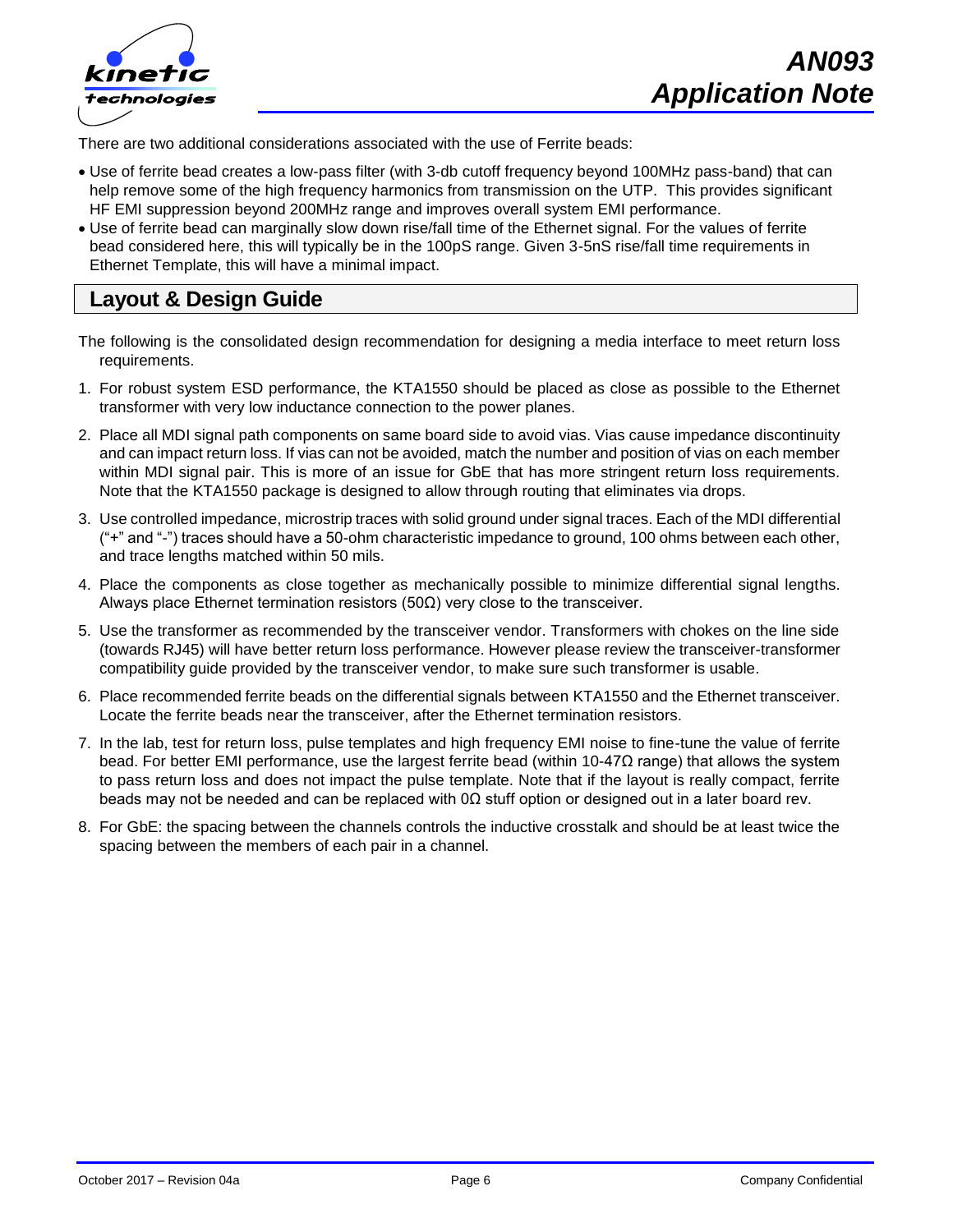

# **Typical Application Diagrams**

### **Fast Ethernet (10/100Base-T) Application Diagram**



**Figure 1. FE Application Diagram using KTA1550**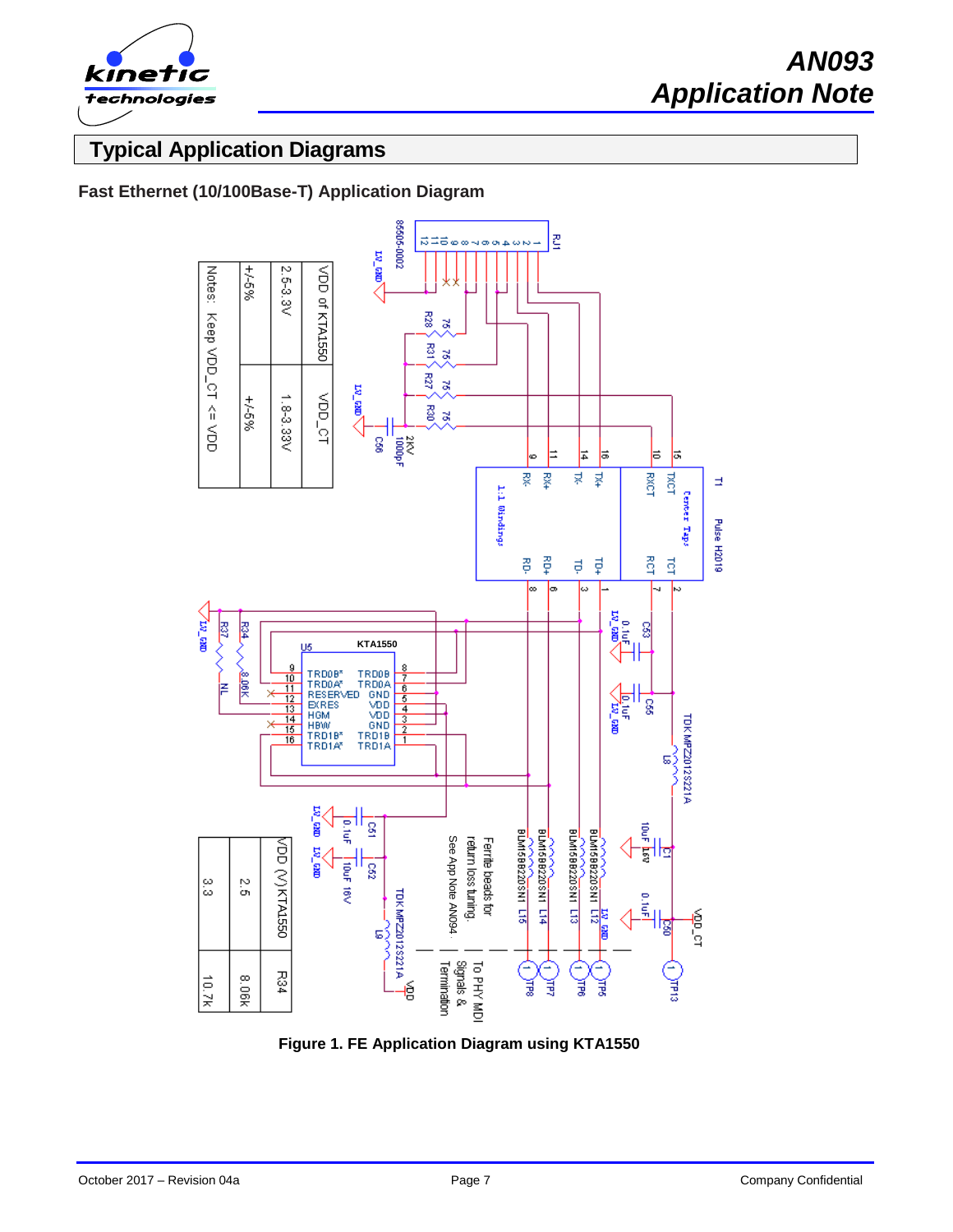

### **Gigabit Ethernet (10/100/1000Base-T) Application Diagram**





If there are any questions about this implementation, please contact Kinetic Technologies.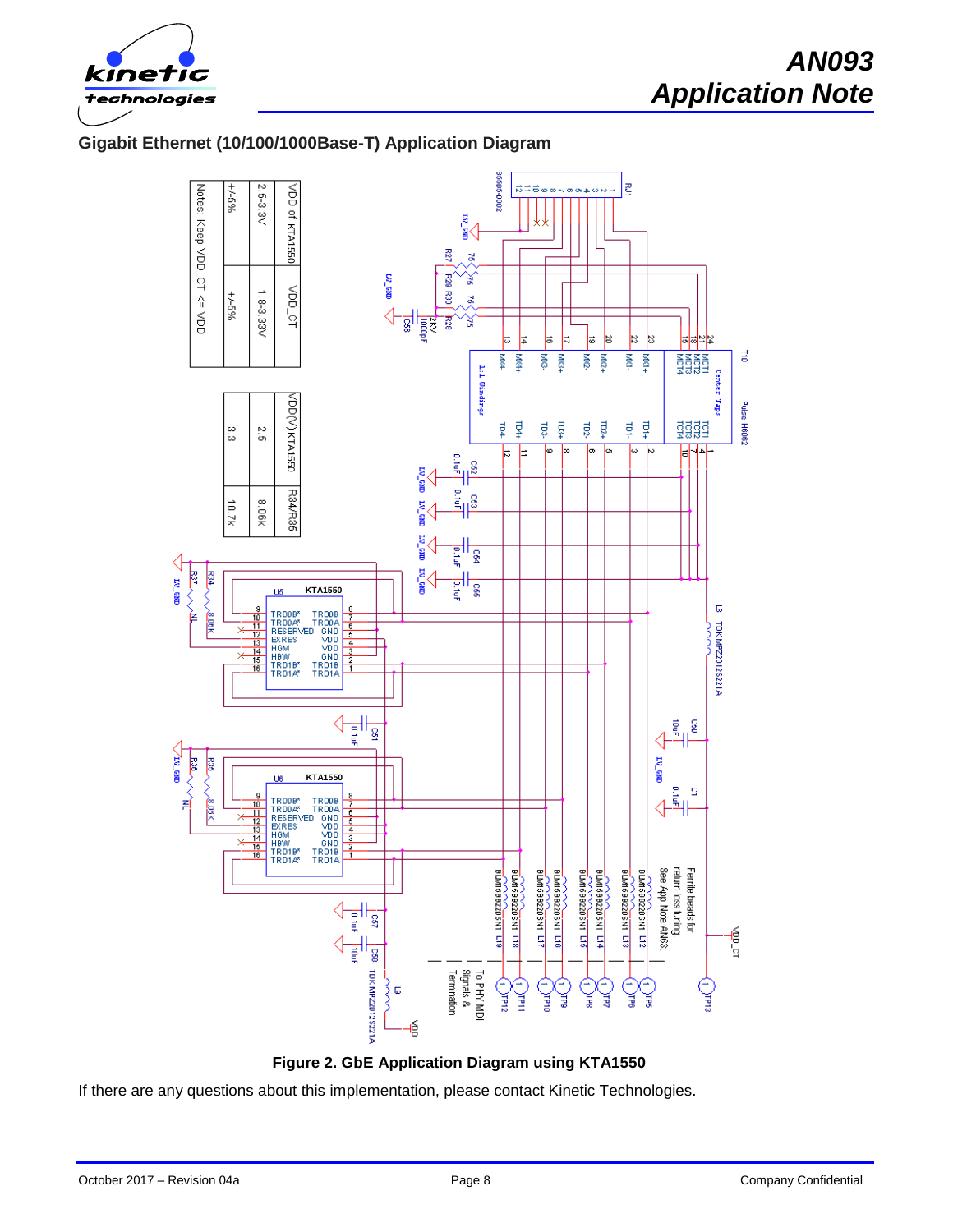

# **Sample Reference Design for GbE Application**

In this sample reference, the analysis was done for a particular customer. The main problem the customer faced was an EMI issue, which was a roadblock to getting EMI Class B certification, and also needed additional ESD protection to meet IEC61000-4-2 Level3 requirements.

The customer had Ferrite Beads between PHY and Ethernet transformer. The Ethernet transformer center tap was 1.8V, decoupled with 0.1uF capacitors on each tap, total 4 center taps. PHY was powered with 3.3V. Then how to implement KTA1550 into the existing customer system to improve system level EMI?

Following are the recommendations. Please refer to Figure 2 as the baseline typical application diagram for KTA1550 usage in GbE Application.

- 1. KTA1550 to be placed between the Ethernet transformer and the Ferrite Bead.
- 2. Continue to use VDD CT = 1.8V for the Ethernet transformer center tap. The VDD CT has to be in the range of (1.8V~3.3V) which -/+5% tolerance, please keep VDD\_CT not higher than VDD of KTA1550 at any time.
- 3. Recommend that VDD\_CT be filtered with one ferrite bead and one bulk cap 10uF locally near the transformer center tap.
- 4. Note that each KTA1550 channel will draw about 20mA current from the transformer center tap supply, or 80mA per GbE port (2 pieces of KTA1550). Please size ferrite bead and power supply accordingly. 90% of the power consumed by KTA1550 is from transformer center tap supply.
- 5. KTA1550 can be used with either 2.5V or 3.3V VDD. Since PHY transceiver is using 3.3V, that supply can be extended for VDD of KTA1550. Please also note, VDD is not the same as VDD\_CT in this case. And R34  $=$  R35 = 10.7k $\Omega$  for biasing.
- 6. All four KTA1550 VDDs can share the same supply filter and bulk capacitor, L9/C58 in Figure 2.
- 7. A pull-down stuff option on HGM pins of KTA1550 is recommended for programming. 10KΩ resistor to GND is appropriate, with default of no load.
- 8. Figure 3 shows actual layout of Figure 2 in GbE application. As seen, the KTA1550 pinout has been designed for very clean and through routing of Ethernet signals so that the addition of the KTA1550 footprint does not create any stubs on the Ethernet signals.





**Figure 3a. PCB Top Side\* Figure 3b. PCB Bottom Side\***

**Figure 3: Layout of Figure 2 in GbE Application**

\*Only for QSOP-16 package.